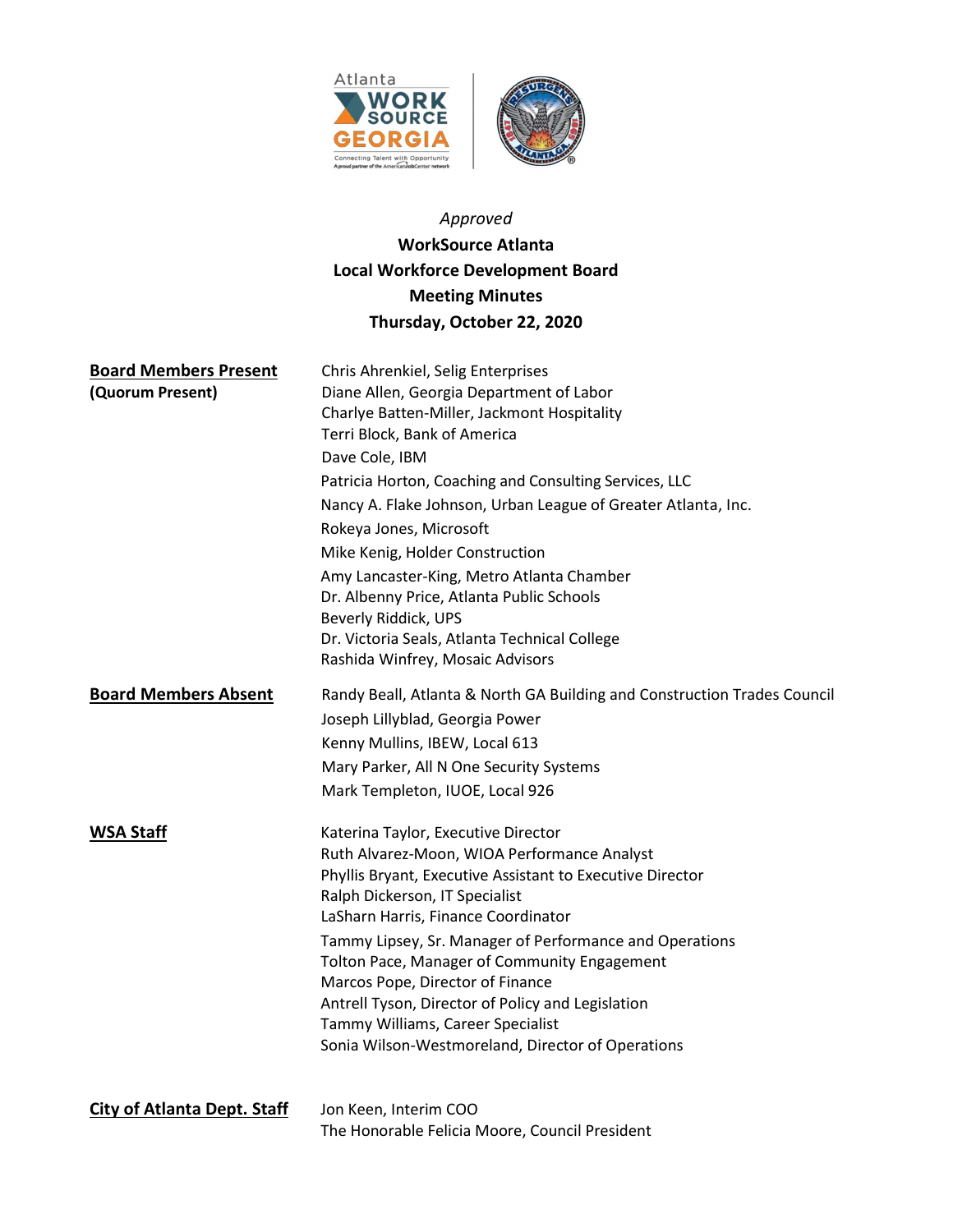|                       | The Honorable Matt Westmoreland, Chair, CDHS Committee<br>Jamilah Stephens, Project Manager, Mayor's Office of Innovation & Performance<br>Felicia Allen-Chambers, Grants Accounting Manager<br>Chukwufumnanya Johnson, Deputy Controller |
|-----------------------|-------------------------------------------------------------------------------------------------------------------------------------------------------------------------------------------------------------------------------------------|
| <b>TCSG</b>           | Britney Singer, Compliance Director<br>Serena Walker, Grants Director                                                                                                                                                                     |
| <b>Invest Atlanta</b> | Bonika Wilson, Chief Equity and Inclusion Officer                                                                                                                                                                                         |

#### I. Call to Order

i. The meeting was called to order by Chair Patricia Horton at 11:06 a.m.

#### II. Roll Call

i. Chair Horton conducted roll call. Board members present and absent are listed above.

#### III. Adoption of the Agenda

i. A motion was made by Board Member Amy Lancaster-King to approve the adoption of the agenda and seconded by Board Member Dr. Albenny Price. The motion to adopt the agenda was approved unanimously by voice vote.

#### IV. Welcome Remarks

i. Executive Director Katerina Taylor welcomed Board members, staff, and our TCSG guests.

## V. Action Items

2019 ResCare Monitoring: There are currently no Corrective Action Responses to report. We do an annual monitoring of our subrecipient on an annual basis and this is the first monitoring. The report reflects the findings of the first year of the subrecipient's contract. We only identified (4) findings. The report has been shared with them and they're working on their response. WSA acknowledges the status of participant files transferred to Equus Workforce Solutions during year one of the contract period. Management and staff are working diligently with Equus' management and staff to eradicate the observations. WSA performance measures continue to show significant improvement as a result of Equus' case management services.

i. A motion was made by Board Member Beverly Riddick to approve that the Monitoring Report for ResCare (Equus Workforce Solutions) was completed and has been sent to them and seconded by Board Member Terri Block. The motion was approved unanimously by voice vote.

**Economic and Workforce Development Integration:** We've been working a little over a year on the integration of Invest Atlanta and WorkSource Atlanta. We want to make sure that everyone is informed of the process and to answer any questions. The CDHS Committee approved the IGA last week and City Council adopted legislation to support the IGA on this past Monday (October 19, 2020). Jon Keen informed everyone that Mayor Bottoms made the announcement to integrate the agencies in June of 2019 and that they have taken a deliberate and thoughtful approach to defining the appropriate operating model. Implementation, planning, and discussions have been had with staff of Invest Atlanta, WorkSource Atlanta, and the City of